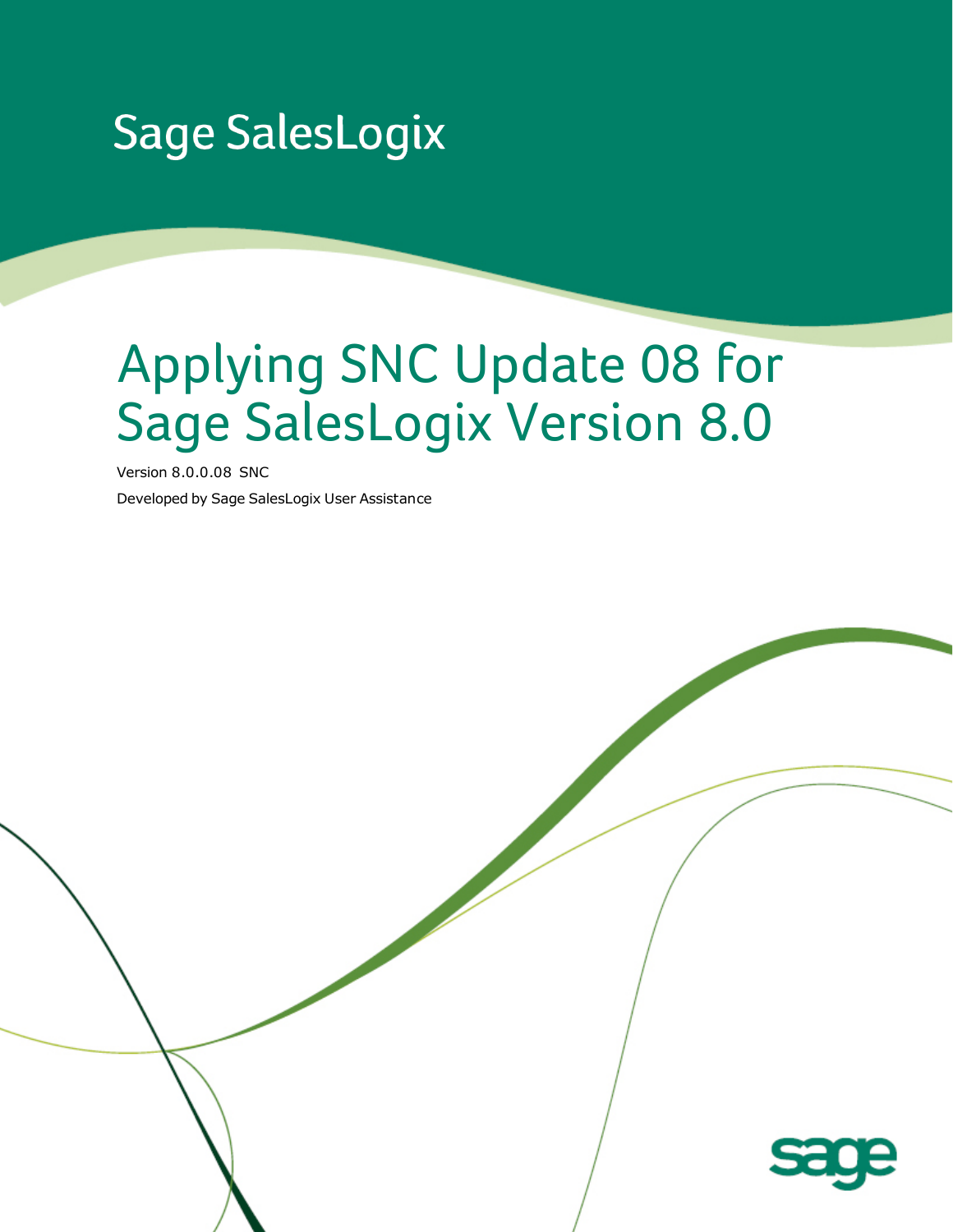### **Applying SNC Update 08 for Sage SalesLogix v8.0**

| <b>Documentation</b><br>Comments | This documentation was developed by Sage SalesLogix User Assistance. For content<br>revisions, questions, or comments, contact the Sage Sales Logix writers at<br>saleslogix.techpubs@sage.com.                                                                                                                                                                                                                                                                                                                                                                                                                                                                                                                                                   |  |
|----------------------------------|---------------------------------------------------------------------------------------------------------------------------------------------------------------------------------------------------------------------------------------------------------------------------------------------------------------------------------------------------------------------------------------------------------------------------------------------------------------------------------------------------------------------------------------------------------------------------------------------------------------------------------------------------------------------------------------------------------------------------------------------------|--|
| Copyright                        | Copyright © 1997-2013, Sage Software, Inc. All rights reserved. This product and<br>related documentation are protected by copyright and are distributed under licenses<br>restricting their use, copying, distribution, and decompilation. No part of this<br>product or related documentation may be reproduced in any form by any means<br>without prior written authorization of Sage and its licensors, if any.                                                                                                                                                                                                                                                                                                                              |  |
| <b>Address</b>                   | Sage<br>8800 North Gainey Center Drive, Suite 200<br>Scottsdale, AZ 85258<br><b>USA</b>                                                                                                                                                                                                                                                                                                                                                                                                                                                                                                                                                                                                                                                           |  |
| <b>Version</b>                   | Version 8.0.0.08 SNC<br>2013                                                                                                                                                                                                                                                                                                                                                                                                                                                                                                                                                                                                                                                                                                                      |  |
| <b>Trademarks</b>                | SalesLogix is a registered trademark of Sage Software, Inc. Sage, the Sage logos,<br>SalesLogix, and the Sage product and service names mentioned herein are registered<br>trademarks or trademarks of Sage Software, Inc., or its affiliated entities. All other<br>trademarks are the property of their respective owners.                                                                                                                                                                                                                                                                                                                                                                                                                      |  |
| <b>Disclaimer</b>                | Sage has thoroughly reviewed this manual. All statements, technical information, and<br>recommendations in this manual and in any guides or related documents are believed<br>reliable, but the accuracy and completeness thereof are not guaranteed or<br>warranted, and they are not intended to be, nor should they be understood to be,<br>representations or warranties concerning the products described. Sage assumes no<br>responsibility or liability for errors or inaccuracies with respect to this publication or<br>usage of information. Further, Sage reserves the right to make changes to the<br>information described in this manual at any time without notice and without<br>obligation to notify any person of such changes. |  |
| <b>Technical Support</b>         | Technical Support is available to customers with support contracts directly from<br>Sage Software and to Certified Business Partners. Calls are answered during<br>business hours, Monday through Friday, excluding holidays. Current contact<br>information is available on the Sage SalesLogix Web site:<br>http://www.sagesaleslogix.com                                                                                                                                                                                                                                                                                                                                                                                                       |  |
|                                  | Partners with a valid technical support contract and a Web access code can request<br>technical support electronically on the Sage SalesLogix Partner Support Portal Web<br>site: partners.sagenorthamerica.com.                                                                                                                                                                                                                                                                                                                                                                                                                                                                                                                                  |  |
|                                  | Customers with a valid technical support contract and a Web access code can<br>request technical support electronically on the Sage SalesLogix Customer Support<br>Portal Web site: customers.sagenorthamerica.com.                                                                                                                                                                                                                                                                                                                                                                                                                                                                                                                               |  |
|                                  | Revisions to this book are available through both Portal Web sites. Check regularly for<br>current Sage SalesLogix product documentation.                                                                                                                                                                                                                                                                                                                                                                                                                                                                                                                                                                                                         |  |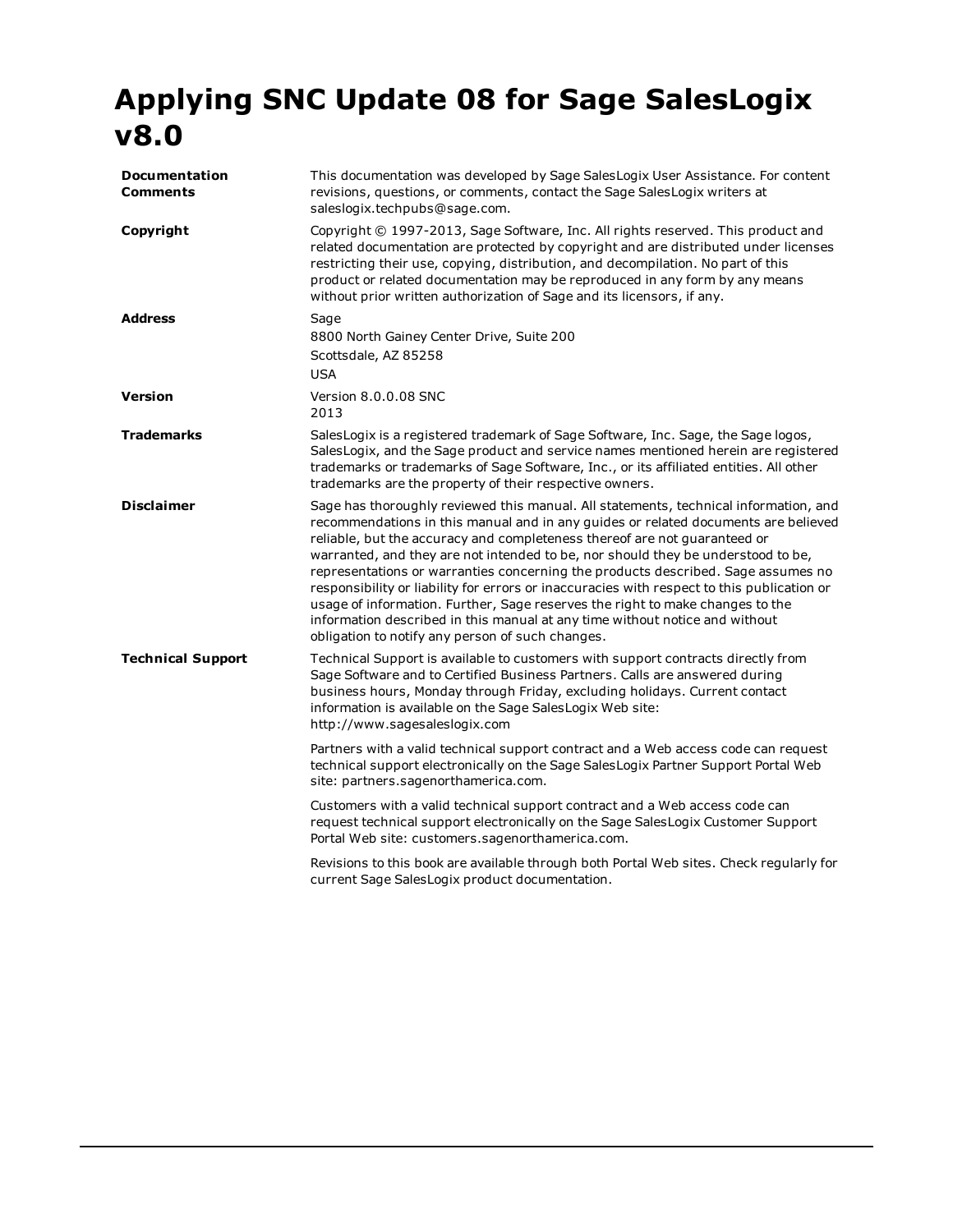## **Applying SNC Update 08 for Sage SalesLogix Version 8.0**

This document describes SNC Update 08 for Sage SalesLogix version 8.0. SNC Updates provide modifications to pieces of Sage SalesLogix such as the Provider, SLXServer, Admin, Architect, SalesLogix Client, SpeedSearch, Sync Server, Sync Client, and so forth. Applying these updates may also be required for Web environments when the fix is for the Provider, SLXServer, or SpeedSearch.

#### **Prerequisites**

The following Sage SalesLogix software must be installed before installing this update:

- Sage SalesLogix version 8.0.
- Sage SalesLogix 8.0 Update 02.
- Installations of Sage SalesLogix v8.0 that were upgraded from v7.5.4 require Update 00 for Sage SalesLogix version 8.0. This prerequisite does not apply to any other Sage SalesLogix installation scenario (such as an upgrade from 7.5.3 or earlier, or as a new installation of 8.0).



Do not install SNC Update 08 for Sage SalesLogix 8.0 on any other Sage SalesLogix version.

Sage SalesLogix v8.0 can be installed on Microsoft Windows 8 and 2012, however some additional installation steps are required. See *Installing Sage SalesLogix on Microsoft Windows 8, Windows Server 2012 and Internet Explorer 10* for detailed steps.

### **Issues Fixed in This Update**

SNC Update 08 for Sage SalesLogix version 8.0 addresses the following issues:

| <b>Defect</b> | <b>Description</b>                                                                                                                                                          |
|---------------|-----------------------------------------------------------------------------------------------------------------------------------------------------------------------------|
| 12091101      | Date Literal value "dateadd(hh,-12, getdate()), GETDATE()" causes errors<br>when used as a condition in Query Builder.                                                      |
| 13091557      | Adding an Attachment from Recent places in the SalesLogix Client adds a<br>shortcut to the top level of the path and does not allow the user drill down<br>to select a file |
| 13091816      | Enable Office 2013 support.                                                                                                                                                 |